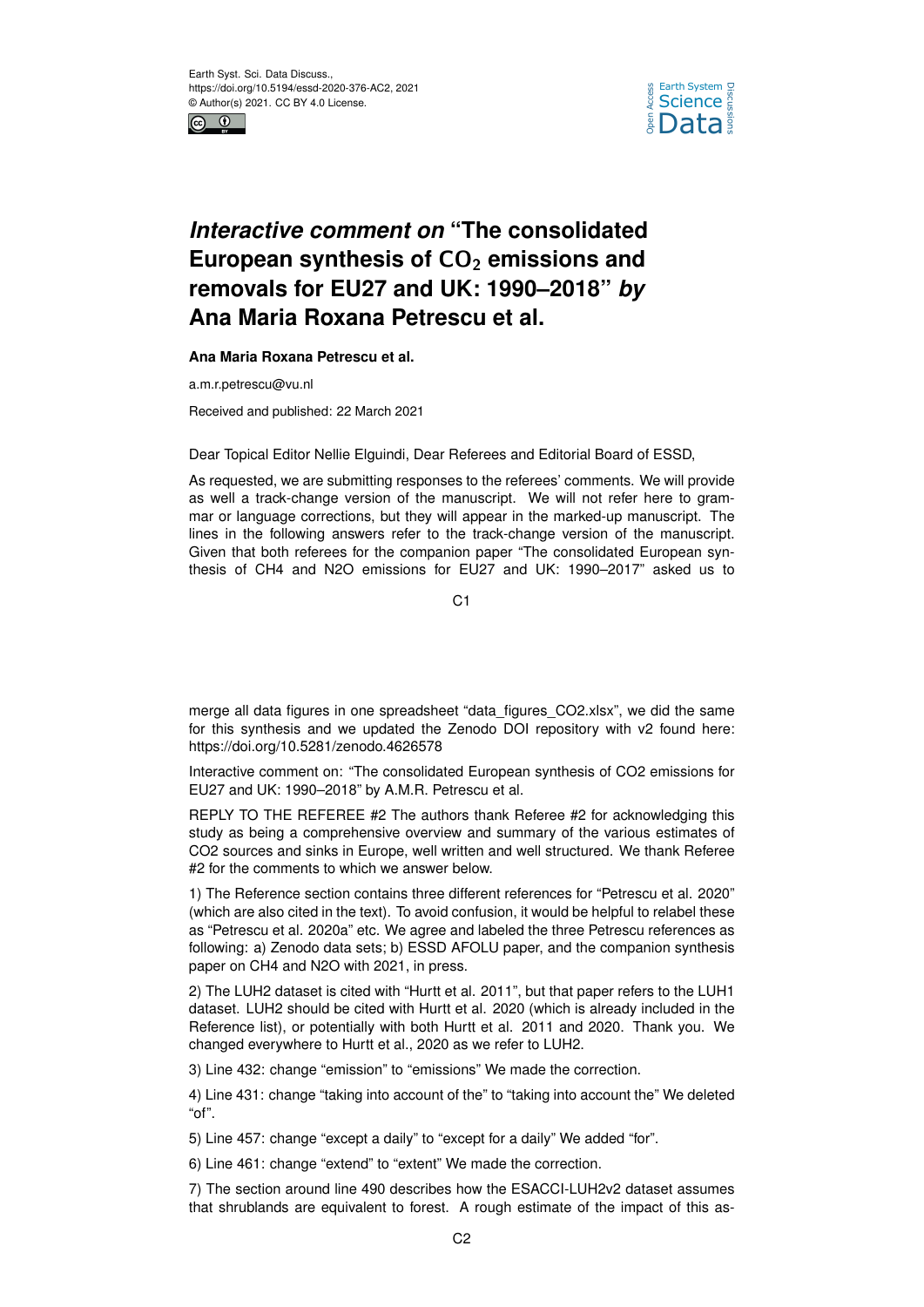sumption for the representation of forest area in Europe is included. However, it seems like this could be explicitly quantified from the data, rather than just estimated – is that possible?

The reviewer would like to see a more precise calculation of the impact of classifying all shrubs as forests in the ESACCI-LUH2v2 product on the NBP fluxes of the EU-27+UK. Note first that ESACCI product effectively distinguishes shrub from forest but that we have further grouped them given that the ORCHIDEE model does not distinguish shrubs. While possible, the scientific benefit is unclear. As mentioned in the paper, the definition of "forest land" varies by Member State in the UNFCCC reporting (table 6.10 in the EU NIR for 2020 gives a nice summary of the forest question https://unfccc.int/documents/228021). Changing all shrub land to some other land type in the simulations (either grassland or cropland) would likely get us closer to the "real" answer, but it's not clear how close, or if we would over- or under-estimate it, given that the definition of forest used in the ESA-CCI maps does not match all of the individual definitions for each member state; one definition of "forest" is applied across the whole ESA-CCI product. Due to the lack of a clear mapping between the ESA-CCI land cover classes and the Member State definitions for land cover and land use, we are not convinced that a more work-intensive estimation, while perhaps more precise, would be demonstratively more accurate than the estimation we already give. However, we have indeed carried out more precise estimate, looking at the amount of land area classified as "shrubs" and "tree" in the original ESA-CCI land cover classification from 2015 for the EU-27+UK. We find a total of 1.01 Mkm2 for trees and 0.498 Mkm2 for shrubs, which means the proportion of shrubs is significantly higher (50 %) than our previous estimate (10 %). A similar analysis for the FAOSTAT domain Land Cover, which maps and disseminates the areas of MODIS and ESA-CCI land cover classes to the SEEA land cover categories http://www.fao.org/faostat/en/#data/LC, shows that shrub-covered areas are around 20 % of that of forested areas. Given the uncertainty in land cover definitions mentioned above, we have modified the text in the manuscript as following, L490-499: "For this study, the ORCHIDEE model used a so-

 $C<sub>3</sub>$ 

called ESA-CCI LUH2v2 PFT distribution (a combination of the ESA-CCI land cover map for 2015 with the historical land cover reconstruction from LUH2 (Lurton et al., 2020)), and assumes that the shrub land cover classes are equivalent to forest. In terms of area, the original ESA-CCI product corresponding to our domain of the EU-27+UK shows shrub land equal to about 50 % of the tree area in 2015. A similar analysis using the FAOSTAT domain Land Cover, which maps and disseminates the areas of MODIS and ESA-CCI land cover classes to the SEEA land cover categories (http://www.fao.org/faostat/en/#data/LC), shows that shrub-covered areas are around 20 % of that of forested areas for the EU-27+UK. The impact of classifying shrubs as "forests" on the total carbon fluxes could therefore account for a significant percentage of the differences between ORCHIDEE and other results in Figure 6."

8) The description around line 496 about the forest area data from FAOSTAT could use some additional clarification. If FAOSTAT provides the current forest area, not just the FL-FL category, then would it not consider both afforestation and deforestation? Also, line 497 states "This area is based on the same land use/land cover maps", but it is not clear to me what these maps are the same as. We agree that this is an unclear explanation of the area used by FAOSTAT and we corrected as following L507-509: "FAOSTAT forest land area is based on country statistics from the FAO/FRA process and includes not only forest remaining forest area but all forested land, including afforestation."

9) Line 657: change "emission" to "emissions" We corrected, now on L668.

References: IPCC: Good Practice Guidance for Land use, Land use Change and Forestry, available at: https://www.ipcc-nggip.iges.or.jp/public/ gpglulucf/gpglulucf\_files/GPG\_LULUCF\_FULL.pdf (last access: January 2020), 2003.

IPCC: Uncertainties, chap. 3, in: 2006 IPCC Guidelines for National Greenhouse Gas Inventories, available at: https://www.ipcc-nggip.iges.or.jp/public/2006gl/pdf/1\_ Volume1/V1\_3\_Ch3\_Uncertainties.pdf (last access: December 2019), 2006.